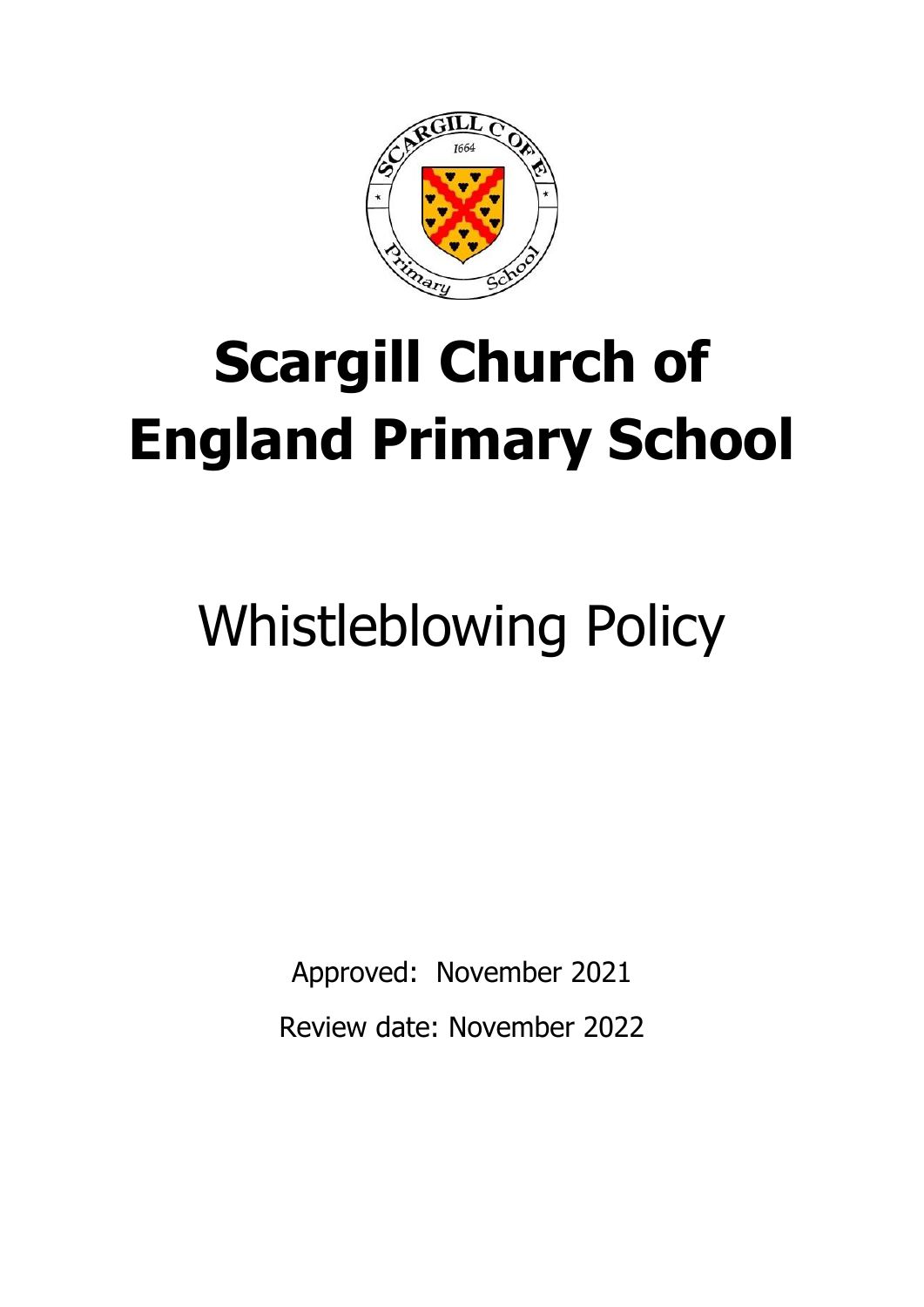# **Contents:**

#### [Statement of intent](#page-2-0)

- 1. [Introduction](#page-3-0)
- 2. [Legislative framework](#page-3-1)
- 3. [Scope](#page-3-2)
- 4. [What is a whistleblower?](#page-4-0)
- 5. [Harassment or victimisation](#page-5-0)
- 6. [Procedure](#page-5-1)
- 7. [What happens next?](#page-5-2)
- 8. [What the school asks of you](#page-6-0)
- 9. [At the end of the process](#page-6-1)
- 10. [Appeal process](#page-6-2)
- 11. [If you're treated unfairly after whistleblowing](#page-6-3)
- 12. [Monitoring and review](#page-7-0)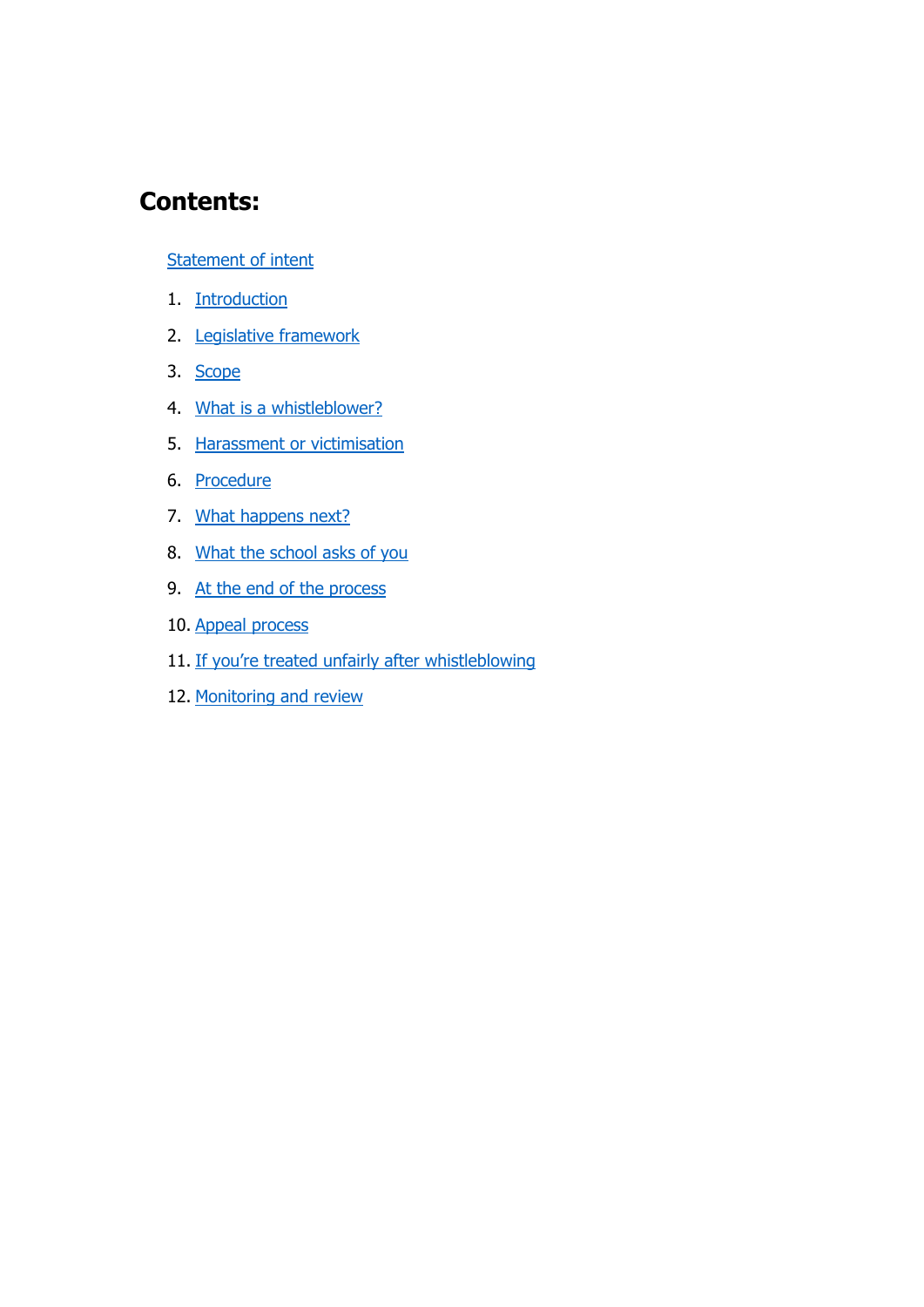#### <span id="page-2-0"></span>**Statement of intent**

Scargill Church of England Primary School is committed to open and honest communication and the highest possible standards in integrity, and will treat whistleblowing as a serious matter.

In line with Scargill Church of England Primary School's commitment to openness, probity and accountability, members of staff are encouraged to report concerns which will be taken seriously, investigated, and appropriate action taken in response. Such action is termed "blowing the whistle"; this phrase is used throughout this policy, and should be viewed as a positive action of speaking up.

This policy seeks to ensure that any person suspecting malpractice knows how to raise concerns and what procedures are in place to deal with the concern

Signed by:

| Mrs Hallsworth | Head of School     | Date: | November 2021 |
|----------------|--------------------|-------|---------------|
| Mrs Webster    | Chair of governors | Date: | November 2021 |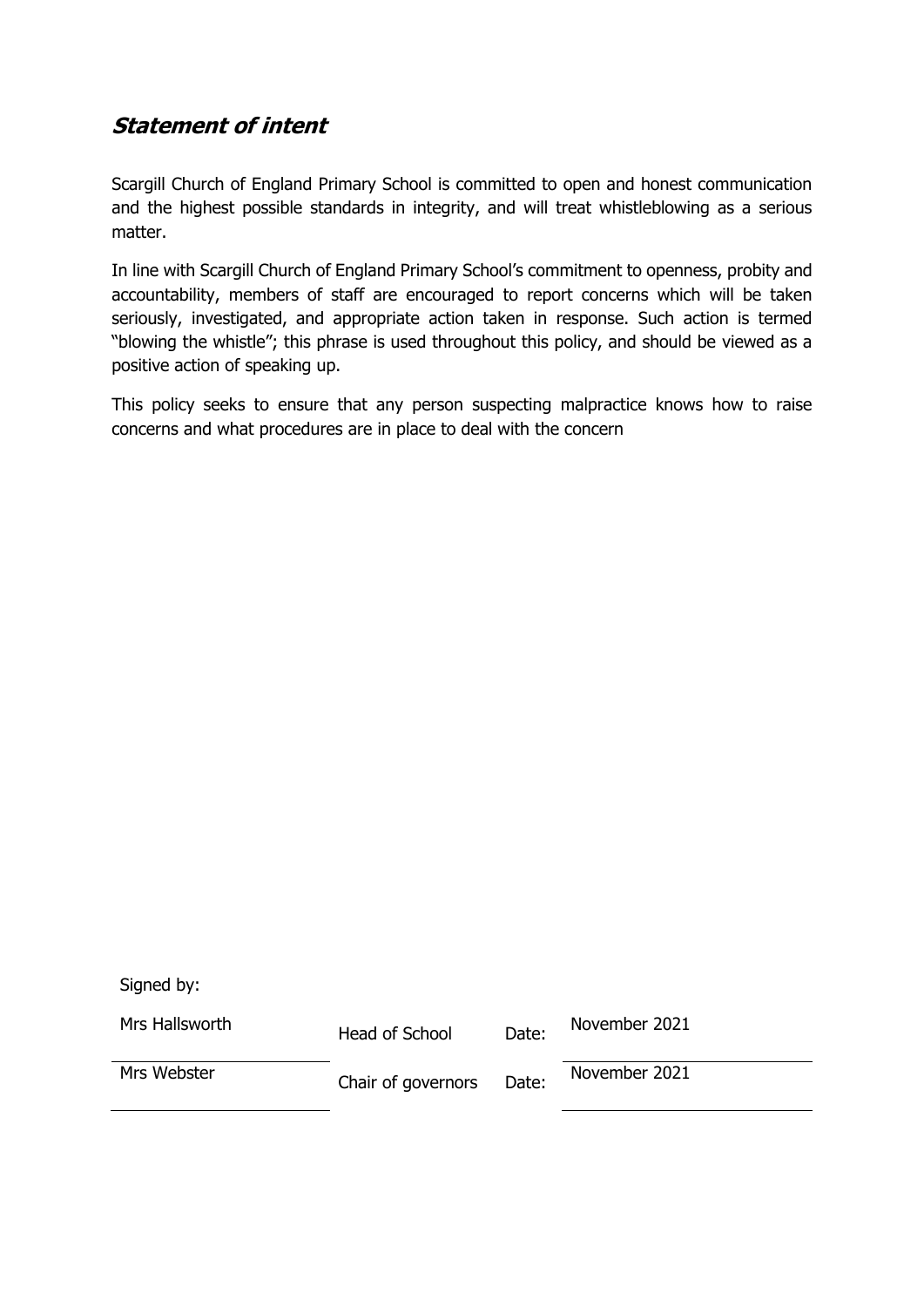#### <span id="page-3-0"></span>1. Introduction

- 1.1. Statutory protection for employees who whistleblow is provided by The Public Interest Disclosure Act 1998 (PIDA), which protects employees who speak out about concerns about conduct or practice within the school, which is potentially illegal, corrupt, improper, unsafe, unethical or amounts to malpractice.
- 1.2. This policy has been written in accordance with the [Whistleblowing for](https://www.gov.uk/whistleblowing)  [Employees](https://www.gov.uk/whistleblowing) guidance document.
- 1.3. Serious malpractice may involve governors, managers, colleagues/clients or suppliers of goods and services to the organisation, therefore, Scargill Church of England Primary School has introduced this policy to enable staff to raise concerns, which are in the public interest, through internal trust procedures.
- 1.4. This policy applies to all school staff, including full and part time, casual, temporary, substitute staff, and to individuals undertaking work experience within the school.
- 1.5. Disclosures made under this procedure will be monitored for statistical purposes as required under the PIDA. Details of any disclosure remain confidential.
- 1.6. Head of School is the first point of contact for whistleblowing queries. In the event that the allegation is related to the Head of School, then issues will be raised with name of chair of governors.

#### <span id="page-3-1"></span>2. Legislative framework

- 2.1. This policy has due regard to legislation and statutory guidance, including, but not limited to, the following:
	- The Public Interest Disclosure Act 1998
	- The Public Concern at Work Guidelines

# <span id="page-3-2"></span>3. Scope

- 3.1. This policy will:
	- Give confidence to members of staff about raising concerns about conduct or practice which is potentially illegal, corrupt, improper, unsafe or unethical or which amounts to malpractice or is inconsistent with school standards and policies.
	- Provide members and staff with avenues to raise concerns.
	- Ensure that members of staff receive a response to the concerns they have raised and feedback on any action taken.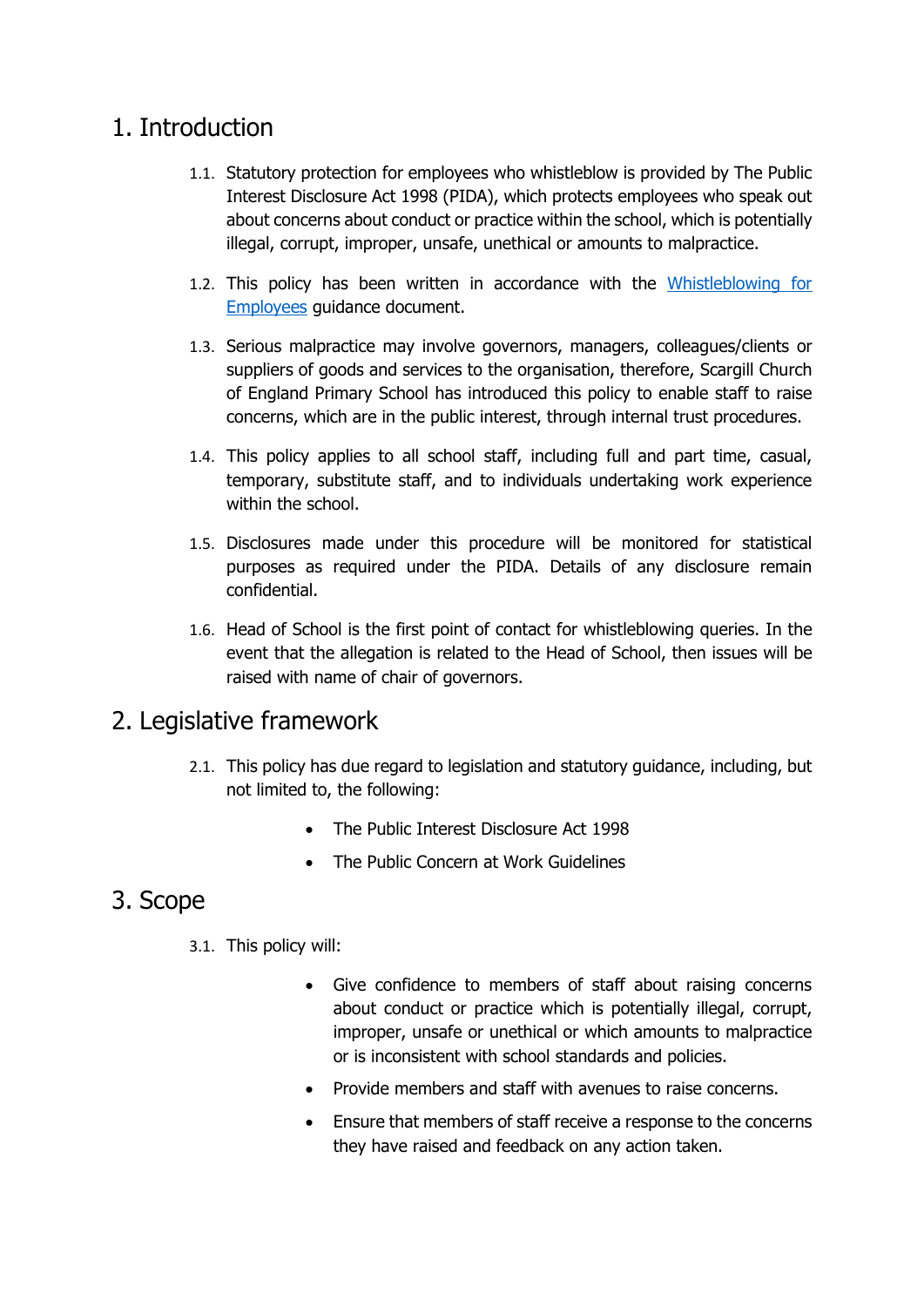- Offer assurance that members of staff are protected from reprisals or victimisation for whistleblowing action undertaken in good faith and within the meaning of the PIDA.
- 3.2. This policy will not be confused with the procedure on dealing with harassment at work or Scargill Church of England Primary School's Grievance and Disciplinary procedures.
- 3.3. This policy will complement the aforementioned procedures by covering concerns that fall outside their scope, such as issues relating to:
	- Unlawful conduct, including financial or fraudulent malpractice such as embezzlement, bribery, corruption, dishonesty, etc.
	- Establishment standards of practice.
	- Improper conduct or a miscarriage of justice.
	- Risks or damages to the environment.
- 3.4. Scargill Church of England Primary School will not tolerate harassment or victimisation of members of staff when matters are raised in accordance with the PIDA. Any member of staff who victimises or harasses another member of staff, as a result of their having raised a concern in accordance with the whistleblowing policy, will be dealt with under the school's staff disciplinary procedures.
- 3.5. If a member of staff makes an allegation in good faith but it is not confirmed by further inquiry, the matter will be closed and no further action will be taken; however, if the inquiry shows that untrue allegations were malicious or made for personal gain, then Scargill Church of England Primary School will consider taking disciplinary action.

#### <span id="page-4-0"></span>4. What is a whistle blower?

- 4.1. A whistleblower is an individual who discloses confidential information regarding an employee, which relates to some danger, fraud or other illegal or unethical conduct which is connected with the workplace.
- 4.2. Under this policy, any of the following can raise a concern:
	- Employees of the school.
	- Employees of contractors working for the school for example, agency staff, builders and drivers.
	- Employees of suppliers.
	- Voluntary workers working with the school.
	- A trainee, such as a student teacher.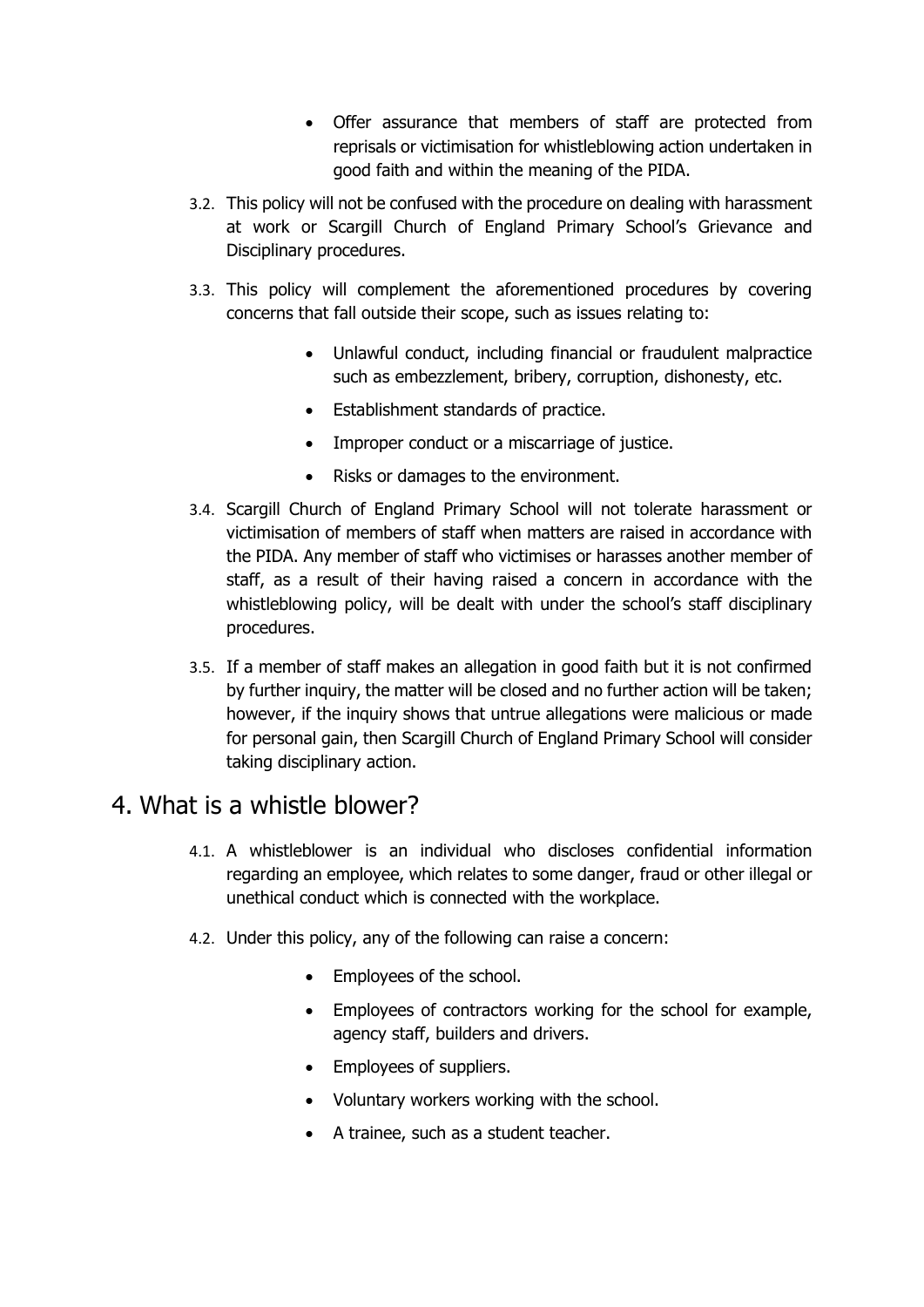### <span id="page-5-0"></span>5. Harassment or victimisation

- 5.1. Scargill Church of England Primary School recognises that the decision to report a concern can be a difficult one to take, not least because of the fear of reprisal from those responsible for the malpractice or from the school as a whole; however, the school will not tolerate any such harassment or victimisation and will take appropriate action in order to protect staff who raise a concern in good faith.
- 5.2. Staff are protected in law by PIDA, which gives employees protection from detriment and dismissal where they have made a protected disclosure, providing the legal requirements of the Act are satisfied.
- 5.3. Any member of staff who victimises or harasses a member of staff as a result of their having raised a concern in accordance with this policy will be dealt with under Scargill Church of England Primary School's staff disciplinary procedures.

#### <span id="page-5-1"></span>6. Procedure

- 6.1. Concerns will be expressed in writing to the Head of School, and will include: background and history of the concern, names, dates and places where possible, and express the reasons for the concern. Individuals are encouraged to let themselves be known, either in person, or through their union representative, as concerns expressed anonymously are difficult to investigate.
- 6.2. Anyone feeling unsure can seek confidential advice at any time from Public Concern at Work, a registered charity which advises on serious malpractice in the workplace. For more information, visit their [website](http://www.pcaw.co.uk/) or ring them on 020 7404 6609.
- 6.3. The whistleblower is not responsible for investigating the alleged illegal or dishonest activity, or for determining fault or corrective measures.

# <span id="page-5-2"></span>7. What happens next?

- 7.1. Once Scargill Church of England Primary School has been informed of the concern, it is then the responsibility of the school to investigate the matter further.
- 7.2. The Head of School will write to the individual within 10 days of the initial meeting in order to confirm that the concern has been received, as well as indicate proposals for dealing with the matter.
- 7.3. The initial stage will be an interview with the whistleblower, and then an assessment of further action will be discussed.
- 7.4. If an investigation is carried out, the whistleblower will be informed of the final outcome.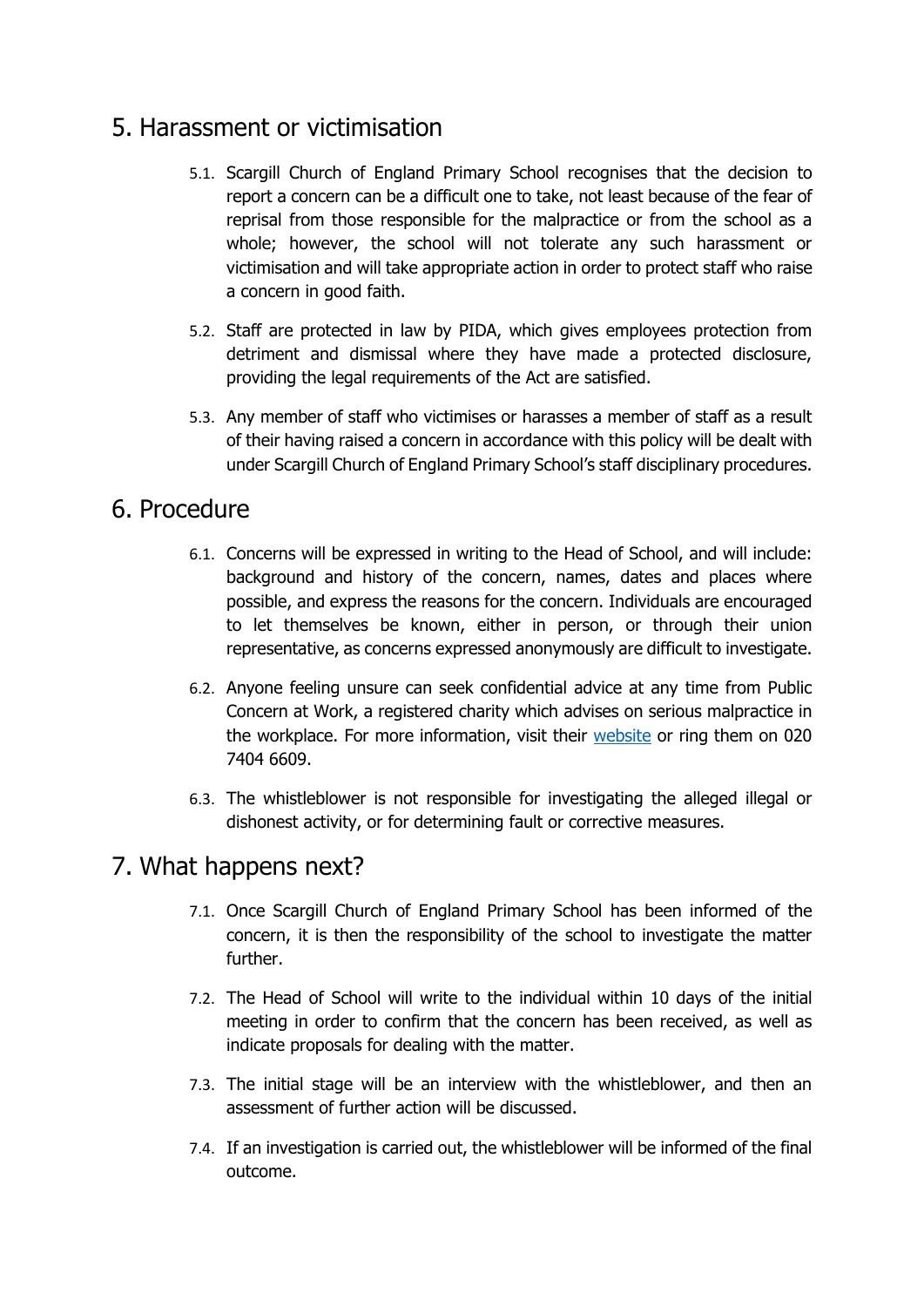- 7.5. If the investigating officer needs to talk to the whistleblower, they are permitted to be accompanied by a trade union representative, a professional association representative, a friend, or a fellow member of staff not involved in the area of work to which the concern relates. This person will provide support only, and will not be allowed to become involved in the proceedings.
- 7.6. If no action is to be taken, and/or the individual is not satisfied with the way the matter has been handled, they can make a complaint under Scargill Church of England Primary School's complaints procedure.

#### <span id="page-6-0"></span>8. What the school asks of you

- 8.1. The purpose of this policy is to enable individuals to raise concerns in confidence, without any fear of reprisal; therefore, it is imperative that whistleblowers:
	- Do not take the concern outside the school.
	- Declare any personal interest in the matter, as the policy is designed to be used in the interest of the public and not for individual matters.

#### <span id="page-6-1"></span>9. At the end of the process

- 9.1. A record will be made of the nature and outcome of the concern. The purpose of this is to ensure that a central record is kept, which can be cross-referenced with other complaints, in order to monitor any patterns of concern across Scargill Church of England Primary School, and to assist in monitoring the procedure.
- 9.2. The whistleblower will be informed of the results of the investigation, and any action that is proposed will be subject to third party rights; where action is not taken, the individual will be given an explanation.

# <span id="page-6-2"></span>10. Appeal process

10.1. If the whistleblower disagrees with the decision made, they will request, in writing to the Head of School, within two weeks of receiving the notification, a review of the decision stating the grounds for requesting the review.

# <span id="page-6-3"></span>11. If you're treated unfairly after whistleblowing

- 11.1. An individual can take a case to an employment tribunal if they have been treated unfairly as a result of whistleblowing.
- 11.2. Further information can be sought from the [Citizen's Advice Bureau](https://www.citizensadvice.org.uk/), the whistleblowing charity [Public Concern at Work,](http://www.pcaw.org.uk/) or from an individual's trade union.